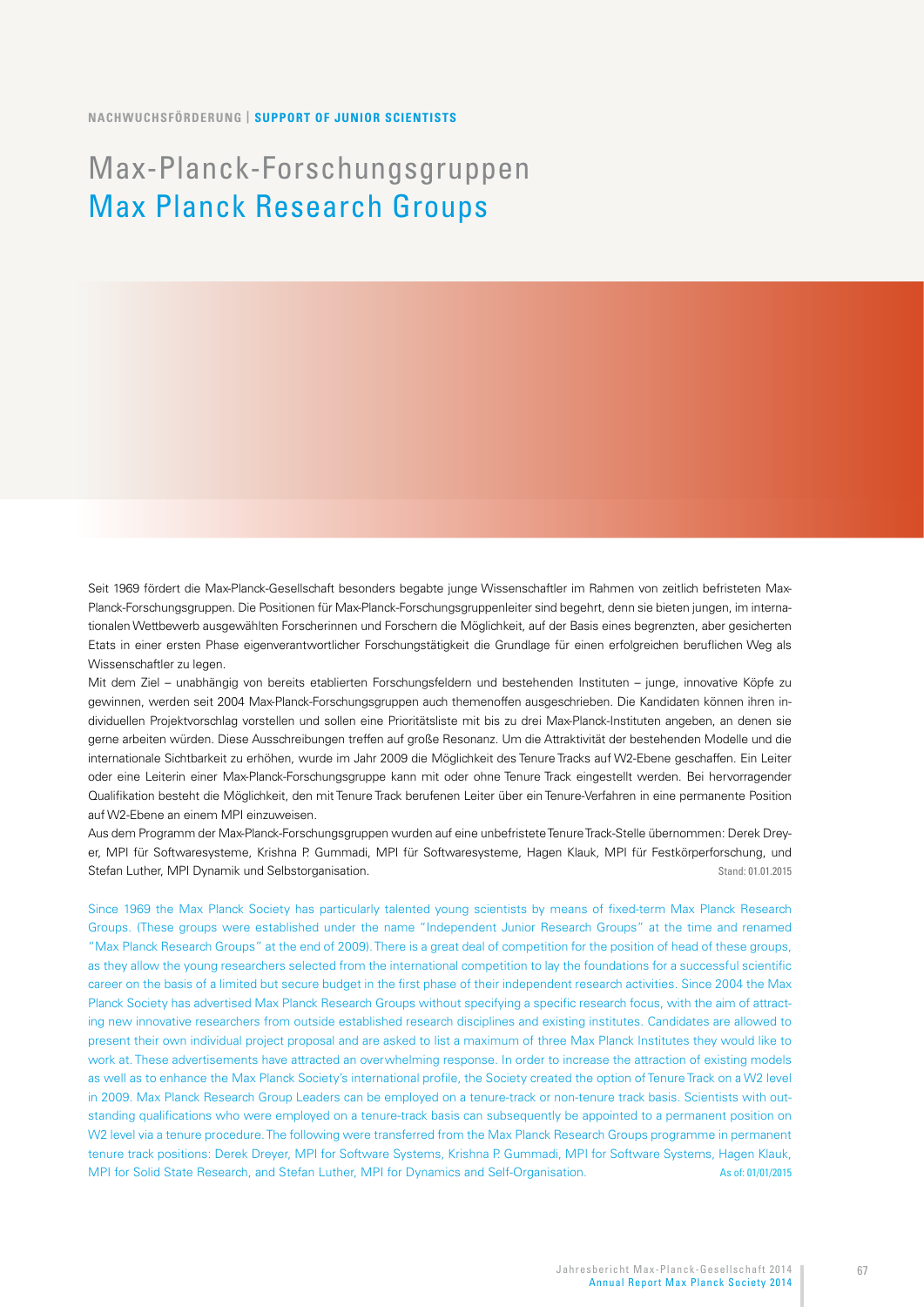

#### **BIOLOGISCH-MEDIZINISCHE SEKTION | BIOLOGY & MEDICINE SECTION**

| <b>Biochemie</b><br><b>Biochemistry</b>                 | Christian Biertümpfel             | Molekulare Mechanismen der DNA-Reparatur<br>Molecular mechanisms of DNA repair                                                                                     |
|---------------------------------------------------------|-----------------------------------|--------------------------------------------------------------------------------------------------------------------------------------------------------------------|
|                                                         | Carsten Grashoff                  | Molekulare Mechanotransduktion<br><b>Molecular mechanotransduction</b>                                                                                             |
|                                                         | Stefan Gruber                     | Organisation und Dynamik der Chromosomen<br>Chromosome organisation and dynamics                                                                                   |
|                                                         | Andreas Pichlmair                 | Angeborene Immunität<br>Innate immunity                                                                                                                            |
|                                                         | Frank Schnorrer                   | Muskelbildung und Muskelfunktion in Drosophila<br>Muscle dynamics and muscle function in drosophila                                                                |
|                                                         | Zuzana Storchova                  | Erhaltung der Genomstabilität<br>Maintenance of genome stability                                                                                                   |
|                                                         | Thomas Wollert                    | Molekulare Biologie der Membranen und Organellen<br>Molecular membrane and organelle biology                                                                       |
| Biologie des Alterns<br><b>Biology of Aging</b>         | Martin Graef                      | Effektoren und Regulation der Autophagie während des Alterns<br>Effectors and regulation of autophagy during ageing                                                |
|                                                         | Peter Tessarz                     | Chromatin und Altern<br><b>Chromatin and aging</b>                                                                                                                 |
|                                                         | Dario Riccardo Valenzano          | Evolutionäre und Experimentelle Biologie des Alterns<br>Evolutionary and experimental biology of ageing                                                            |
|                                                         | Sara Wickström                    | Homöostase und Alterung der Haut<br>Skin homeostasis and ageing                                                                                                    |
| Molekulare Biomedizin<br><b>Molecular Biomedicine</b>   | Kerstin Bartscherer               | Stammzellen und Regeneration<br>Stem cells and regeneration                                                                                                        |
|                                                         | Sebastian Leidel                  | RNA-Biologie<br><b>RNA biology</b>                                                                                                                                 |
|                                                         | Erik Storkebaum                   | Molekulare Neurogenetik<br>Molecular neurogenetic                                                                                                                  |
|                                                         | Juan M. Vaquerizas                | Requlatorische Genomik<br><b>Regulatory genomics</b>                                                                                                               |
| Biophysikalische Chemie<br><b>Biophysical Chemistry</b> | Gopalakrishnan<br>Balasubramanian | Ungepaarte Spins in Diamanten und ihre Nutzung<br>für biomedizinische Sensorik<br>Single spins in diamond for novel biomedical sensing<br>and imaging applications |
|                                                         | Henrik Bringmann                  | Schlaf und Wachsein<br><b>Sleep and waking</b>                                                                                                                     |
|                                                         | Thomas P. Burg                    | Biologische Mikro- und Nanotechnologie<br><b>Biological micro- and nanotechnology</b>                                                                              |
|                                                         | Wolfgang Fischle                  | Chromatin-Biochemie<br><b>Chromatin biochemistry</b>                                                                                                               |
|                                                         | Claudia Höbartner                 | Nukleinsäure modifizierende DNA-Katalysatoren<br>Nuclear acid chemistry                                                                                            |
|                                                         | Halyna R. Shcherbata              | Genexpression und Signalwirkung<br>Gene expression and signaling                                                                                                   |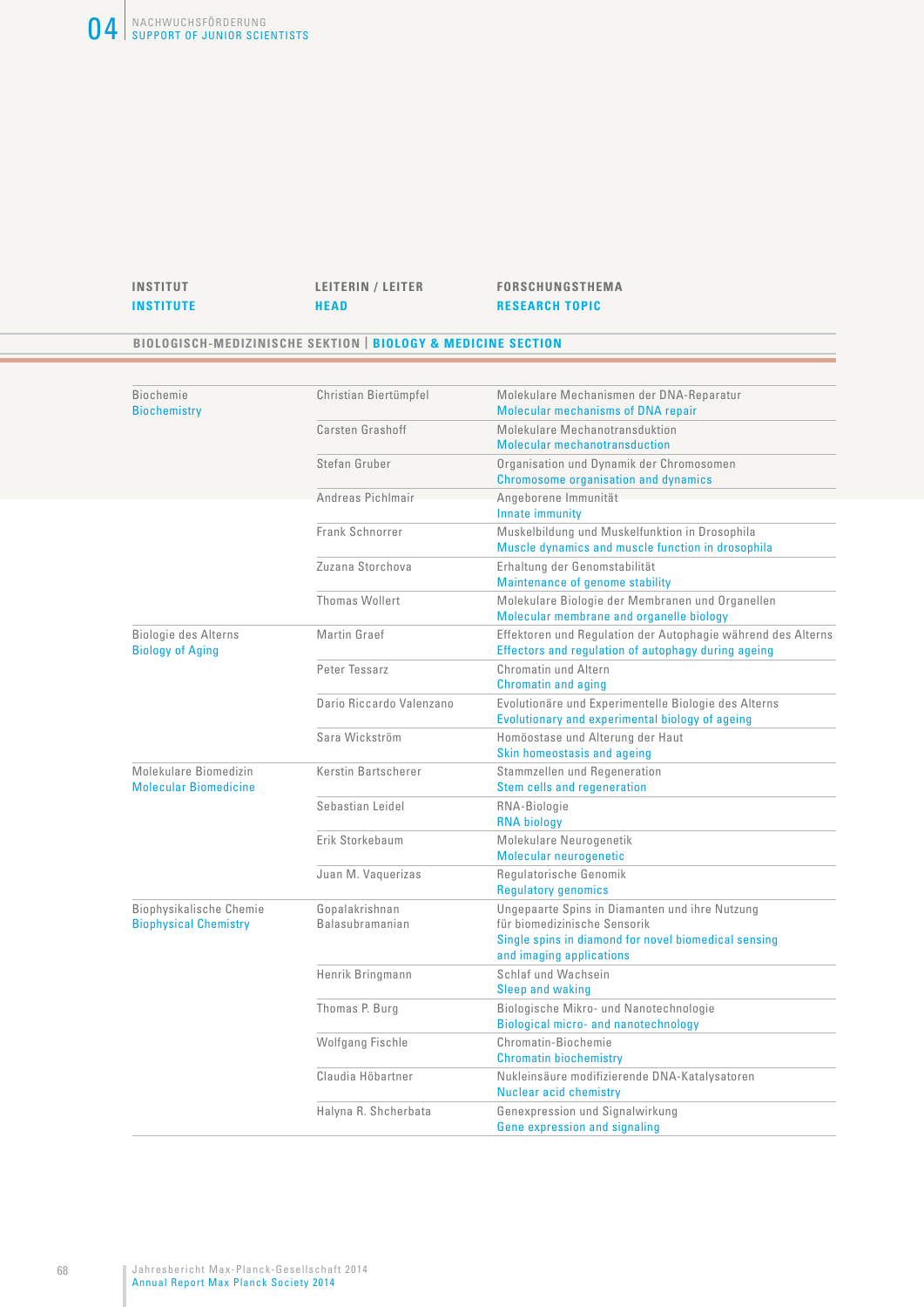| <b>INSTITUT</b><br><b>INSTITUTE</b>                                  | <b>LEITERIN / LEITER</b><br><b>HEAD</b> | <b>FORSCHUNGSTHEMA</b><br><b>RESEARCH TOPIC</b>                                                                                         |
|----------------------------------------------------------------------|-----------------------------------------|-----------------------------------------------------------------------------------------------------------------------------------------|
| Entwicklungsbiologie<br><b>Developmental Biology</b>                 | Gáspár Jékely                           | Neurobiologie des marinen Zooplankton<br>Neurobiology of marine zooplankton                                                             |
|                                                                      | <b>Richard Neher</b>                    | Biophysik und die Dynamik der Evolution<br><b>Evolutionary dynamics and biophysics</b>                                                  |
|                                                                      | Remco Sprangers                         | NMR-Spektroskopie von großen Molekülkomplexen<br><b>NMR</b> spectroscopy of large complexes                                             |
|                                                                      | Silke Wiesner                           | Strukturbiologie der Protein-Ubiquitinierung<br>und die Zellpolarität<br>Structural biology of protein ubiquitination and cell polarity |
| Evolutionsbiologie<br><b>Evolutional Biology</b>                     | Duncan Greig                            | Experimentelle Evolution<br><b>Experimental evolution</b>                                                                               |
| Friedrich-Miescher-<br>Laboratorium                                  | Wolfram Antonin                         | Dynamik der Kernhülle<br>Dynamics of the nuclear envelope                                                                               |
| <b>Friedrich Miescher</b><br>Laboratory                              | Yingguang Frank Chan                    | Adaptive Genomik<br><b>Adaptive genomics</b>                                                                                            |
|                                                                      | Michael Hothorn                         | Strukturelle Biologie der Pflanzen<br><b>Structural plant biology</b>                                                                   |
|                                                                      | Felicity C. Jones                       | Mechanismen der Divergenz und Artenbildung<br>Adaptive divergence and speciation                                                        |
|                                                                      | Patrick Müller                          | Systembiologie der Entwicklung<br><b>Systems biology of development</b>                                                                 |
| Molekulare Genetik<br><b>Molecular Genetics</b>                      | Ho-Ryun Chung                           | Rechnergestützte Epigenomik<br><b>Computational epigenomics</b>                                                                         |
|                                                                      | <b>Ulrich Stelzl</b>                    | Interaktionsnetzwerke auf molekularer Ebene<br><b>Molecular interaction networks</b>                                                    |
| Herz- und Lungenforschung<br><b>Heart and Lung Research</b>          | Michael Potente                         | Angiogenese und Metabolismus<br>Angiogenesis and metabolism                                                                             |
| Hirnforschung<br><b>Brain Research</b>                               | Johannes J. Letzkus                     | Aktivierung der Zelldifferenzierung<br>Activation to cell fate specification                                                            |
|                                                                      | Tatjana Tchumatchenko                   | Theorie der neuronalen Netzwerke<br>Theory of neural dynamics                                                                           |
| Immunbiologie und Epigenetik<br><b>Immunobiology and Epigenetics</b> | Tim Lämmermann                          | Immunzell-Dynamik und -Kommunikation<br>Dynamics and communication of immune cells                                                      |
| Infektionsbiologie<br><b>Infection Biology</b>                       | Hedda Wardemann                         | Molekulare Immunbiologie<br>Molecular immunobiology                                                                                     |
| Max Planck Florida Institute<br>for Neuroscience                     | Jason M. Christie                       | Physiologie der Synapsen<br><b>Synapse physiology</b>                                                                                   |
| <b>Max Planck Florida Institute</b><br>for Neuroscience              | James Schummers                         | Molekulare Neurobiologie<br>Molecular neurobiology                                                                                      |
|                                                                      | Samuel M. Young, Jr.                    | Zellulare Organisation der kortikalen Netzwerke<br>Cellular organization of cortical circuit function                                   |
| Experimentelle Medizin<br><b>Experimental Medicine</b>               | Robert Gütig                            | Theoretische Neurowissenschaften<br><b>Theoretical neurosciences</b>                                                                    |
|                                                                      | Judith Stegmüller                       | Zelluläre und Molekulare Neurobiologie<br><b>Cellular and molecular neurobiology</b>                                                    |
| Medizinische Forschung<br><b>Medical Research</b>                    | Soojin Ryu                              | Entwicklung und Funktion von neuronalen<br>Schaltkreisen im Hypothalamus<br>Development and function of hypothalamic neuronal circuits  |
| Marine Mikrobiologie<br><b>Marine Microbiology</b>                   | Katharina Pahnke                        | Marine Isotopengeochemie<br>Marine isotope geochemistry                                                                                 |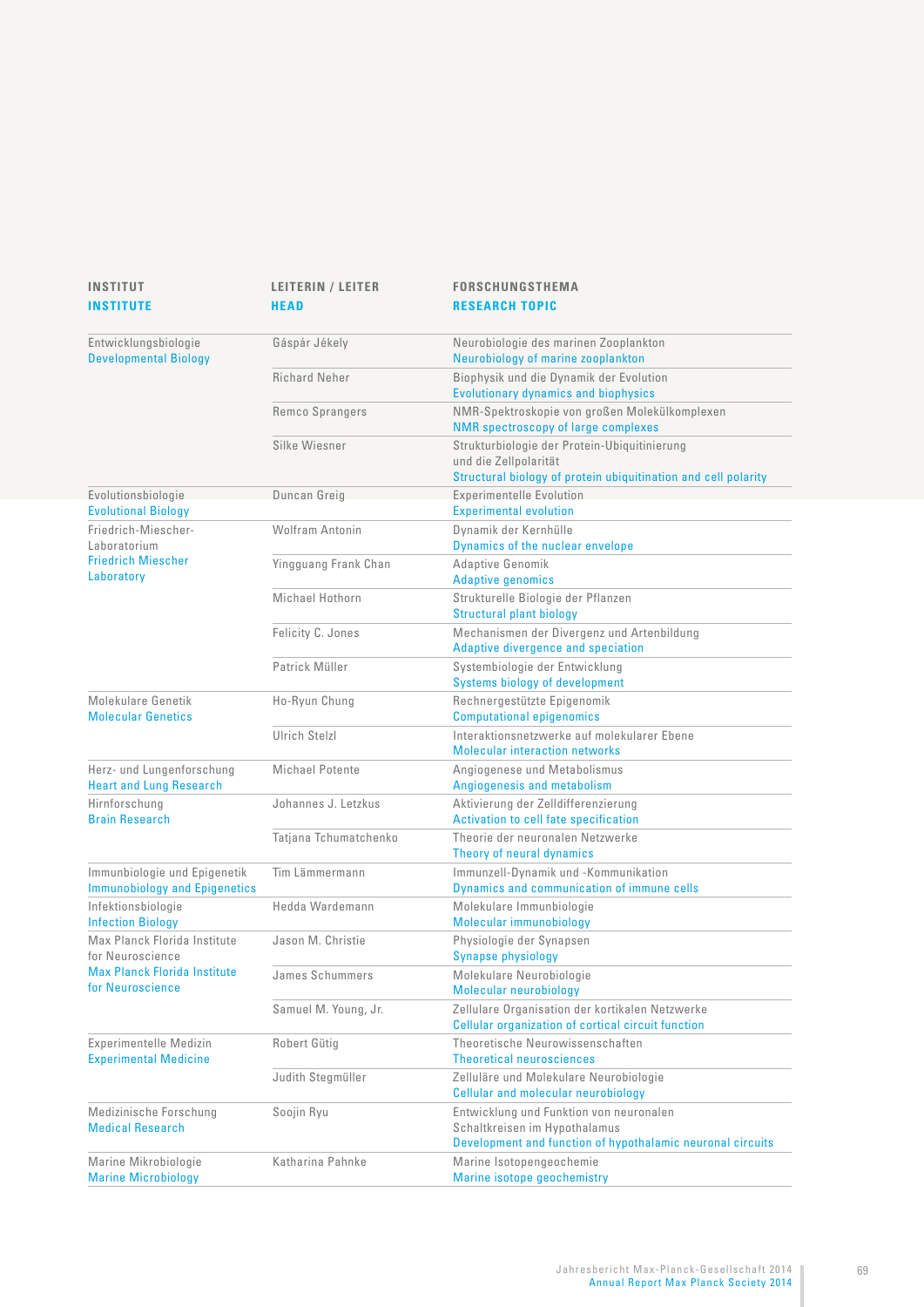| <b>INSTITUT</b><br><b>INSTITUTE</b>                                 | <b>LEITERIN / LEITER</b><br><b>HEAD</b> | <b>FORSCHUNGSTHEMA</b><br><b>RESEARCH TOPIC</b>                                                                                     |
|---------------------------------------------------------------------|-----------------------------------------|-------------------------------------------------------------------------------------------------------------------------------------|
| Terrestrische Mikrobiologie<br><b>Terrestrial Microbiology</b>      | Sonja-Verena Albers                     | Molekulare Biologie von Archaeen<br>Molecular biology of archaea                                                                    |
|                                                                     | Knut Drescher                           | Bakterielle Biofilme<br><b>Bacterial biofilms</b>                                                                                   |
|                                                                     | <b>Tobias Erb</b>                       | Biochemie und synthetische Biologie des mikrobiellen Metabolismu<br>Biochemistry and synthetic biology of microbial metabolism      |
|                                                                     | Lennart Randau                          | Biologie kleiner, prokaryotischer RNA<br>Prokaryotic small RNA biology                                                              |
| Neurobiologie<br>Neurobiology                                       | Nadine Gogolla                          | Schaltkreise der Emotionen<br><b>Circuits for emotion</b>                                                                           |
|                                                                     | Ilona Kadow                             | Sensorische Neurogenetik<br>Neurogenetics of sensoric perception                                                                    |
|                                                                     | <b>Ruben Portugues</b>                  | Sensomotorische Kontrolle<br>Sensorimotor control                                                                                   |
| Chemische Ökologie<br><b>Chemical Ecology</b>                       | Martin Kaltenpoth                       | Evolution und chemische Ökologie von<br>Insekten-Bakterien-Symbiosen<br>Evolution and chemical ecology in insect-bacteria-symbiosis |
| Molekulare Pflanzenphysiologie<br><b>Molecular Plant Physiology</b> | Arren Bar-Even                          | Systemischer und synthetischer Stoffwechsel<br>Systems and synthetic metabolism                                                     |
|                                                                     | Franziska Krajinski                     | Wechselwirkungen zwischen Pflanzen und Mikroben<br><b>Plant-microbe interactions</b>                                                |
|                                                                     | Roosa Laitinen                          | Molekulare Mechanismen der Anpassung bei Pflanzen<br>Molecular mechanisms of adaptation in plants                                   |
| Pflanzenzüchtungsforschung<br><b>Plant Breeding Research</b>        | Erik Kemen                              | Biodiversität von Pilzen<br><b>Biodiversity of fungi</b>                                                                            |
| Psychiatrie<br><b>Psychiatry</b>                                    | Damián Refojo                           | Molekulare Neurobiologie<br>Molecular neurobiology                                                                                  |
| Molekulare Zellbiologie<br>und Genetik                              | Jan Huisken                             | Quantitative Mikroskopie der Organogenese beim Zebrafisch<br>Quantitative microscopy of zebrafish organogenesis                     |
| <b>Molecular Cell Biology</b><br>and Genetics                       | Jochen Rink                             | Größe und Größenverhältnisse bei der Regeneration<br>von Plattwürmern<br>Scale and proportion during planarian regeneration         |
|                                                                     | Nadine Vastenhouw                       | Genregulation über die Entwicklungsspanne<br>Gene regulation during developmental transitions                                       |

### **CHEMISCH-PHYSIKALISCH-TECHNISCHE SEKTION | CHEMISTRY, PHYSICS & TECHNOLOGY SECTION**

| Astronomie<br>Astronomy                | Joseph F. Hennawi        | Entstehung von Galaxien<br><b>Galaxy formation</b>                                    |
|----------------------------------------|--------------------------|---------------------------------------------------------------------------------------|
|                                        | Andrea Valerio Macció    | Galaxienbildung im Dunklen Universum<br>Galaxy formation in an dark universe          |
|                                        | Nadine Neumayer          | Galaxienzentren<br>Galaxy nuclei                                                      |
|                                        | <b>Thomas Robitaille</b> | Sternentstehung in der Milchstrasse<br>Star formation throughout the milky-way galaxy |
| Biogeochemie<br><b>Biogeochemistry</b> | Christian Hallmann       | Organische Paläobiogeochemie<br>Organic paleobiochemistry                             |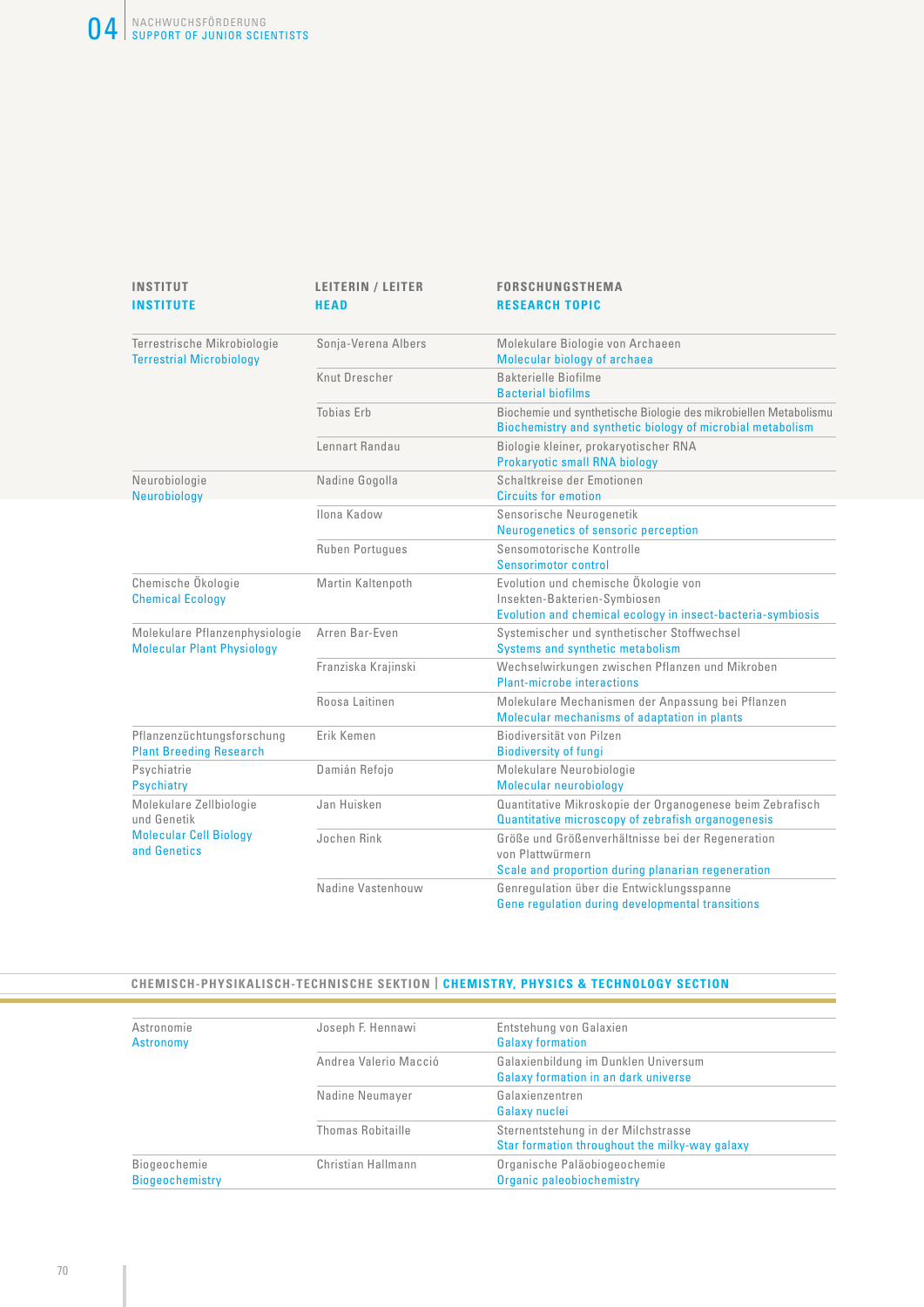| INSTITUT<br><b>INSTITUTE</b>                                                                     | LEITERIN / LEITER<br><b>HEAD</b> | <b>FORSCHUNGSTHEMA</b><br><b>RESEARCH TOPIC</b>                                                                                                                                    |
|--------------------------------------------------------------------------------------------------|----------------------------------|------------------------------------------------------------------------------------------------------------------------------------------------------------------------------------|
| Dynamik und<br>Selbstorganisation                                                                | Eleni Katifori                   | Die Physik der biologischen Organisation<br>Physics of biological organzation                                                                                                      |
| <b>Dynamics and</b><br><b>Self Organization</b>                                                  | Marc Timme                       | Netzwerk-Dynamik<br><b>Network dynamics</b>                                                                                                                                        |
| Chemische Energiekonversion<br><b>Chemical Energy Conversion</b>                                 | Jennifer Strunk                  | Nanobasierte heterogene Katalysatoren<br>Nanobased heterogeneous catalysts                                                                                                         |
| Festkörperforschung<br><b>Solid State Research</b>                                               | Sebastian Loth                   | Dynamik nanoelektronischer Systeme<br><b>Dynamics of nanoelectrical systems</b>                                                                                                    |
| Fritz-Haber-Institut<br><b>Fritz Haber Institute</b>                                             | Ralph Ernstorfer                 | Strukturelle und elektronische Oberflächendynamik<br>Structural and electronic surface dynamics                                                                                    |
| Gravitationsphysik<br><b>Gravitational Physics</b>                                               | Ulrich Menne                     | Geometrische Maßtheorie<br><b>Geometric measure theory</b>                                                                                                                         |
| Kohlenforschung<br>Kohlenforschung                                                               | <b>Bill Morandi</b>              | Homogene Katalyse und Reaktionsdesign<br>Homogeneous catalysis and reaction design                                                                                                 |
| Kolloid- und Grenzflächenforschung Kerstin Blank<br><b>Colloids and Interfaces</b>               |                                  | Mechano(bio)chemie<br>Mechano(bio)chemistry                                                                                                                                        |
| Struktur und Dynamik der Materie<br><b>Structure and Dynamics of Matter</b>                      | Melanie Schnell                  | Manipulation polarer Moleküle durch Mikrowellen<br>Manipulating polar molecules using microwave radiation                                                                          |
| Mathematik in den<br>Naturwissenschaften<br><b>Mathematics in the</b><br><b>Natural Sciences</b> | Emanuele Spadaro                 | Geometrische Maßtheorie und ihre Anwendungen<br>Geometric maesure theory and applications                                                                                          |
| Meteorologie<br><b>Meteorology</b>                                                               | Juan Pedro Mellado Gonzalez      | Turbulente Mischungsprozesse im Erdsystem<br>Turbulent mixing processes in the earth system                                                                                        |
|                                                                                                  | Dirk Notz                        | Meereis im Erdsystem<br>Sea ice in the earth system                                                                                                                                |
| Mikrostrukturphysik<br><b>Microstructure Physics</b>                                             | Ingo Barth                       | Stromtragende Quantendynamik<br>Current-carrying quantum dynamics                                                                                                                  |
| Physik<br><b>Physics</b>                                                                         | Thomas Grimm                     | Vereinheitlichung der Partikelphysik und der Geometrie<br>in der String-Theorie<br>Unifying particle physics and geometry in string theory                                         |
| Physik komplexer Systeme<br><b>Physics of Complex Systems</b>                                    | Nina Rohringer                   | Quantenoptik mit Röntgenlicht<br>X-ray quantum optics                                                                                                                              |
| Physik des Lichts<br><b>Science of Light</b>                                                     | Frank Vollmer                    | Biofunktionale Photonik: Lichtfelder<br>zum Studium biologischer Systeme<br>Biofunctional photonics: inventing, constructing and<br>using light fields to study biological systems |
| Polymerforschung<br><b>Polymer Research</b>                                                      | Frédéric Laguai                  | Dynamik angeregter Zustände in konjugierten<br>organischen Materialien<br>Dynamics of excited states in conjugated organic materials                                               |
| Softwaresysteme<br><b>Software Systems</b>                                                       | Björn Brandenburg                | Realzeit-Systeme<br><b>Real-time systems</b>                                                                                                                                       |
|                                                                                                  | Deepak Garg                      | Grundlagen der Computersicherheit<br><b>Foundations of computer security</b>                                                                                                       |
|                                                                                                  | Manuel Gomez Rodriguez           | Maschinelles Lernen und Data Mining<br>Machine learning and data mining                                                                                                            |
|                                                                                                  | Victor Vafeiadis                 | Softwareanalyse und -verifikation<br>Software analysis and verification                                                                                                            |
| Sonnensystemforschung<br><b>Solar System Research</b>                                            | Pedro Lacerda                    | Kometenwissenschaft<br><b>Cometary science</b>                                                                                                                                     |

Solar System Research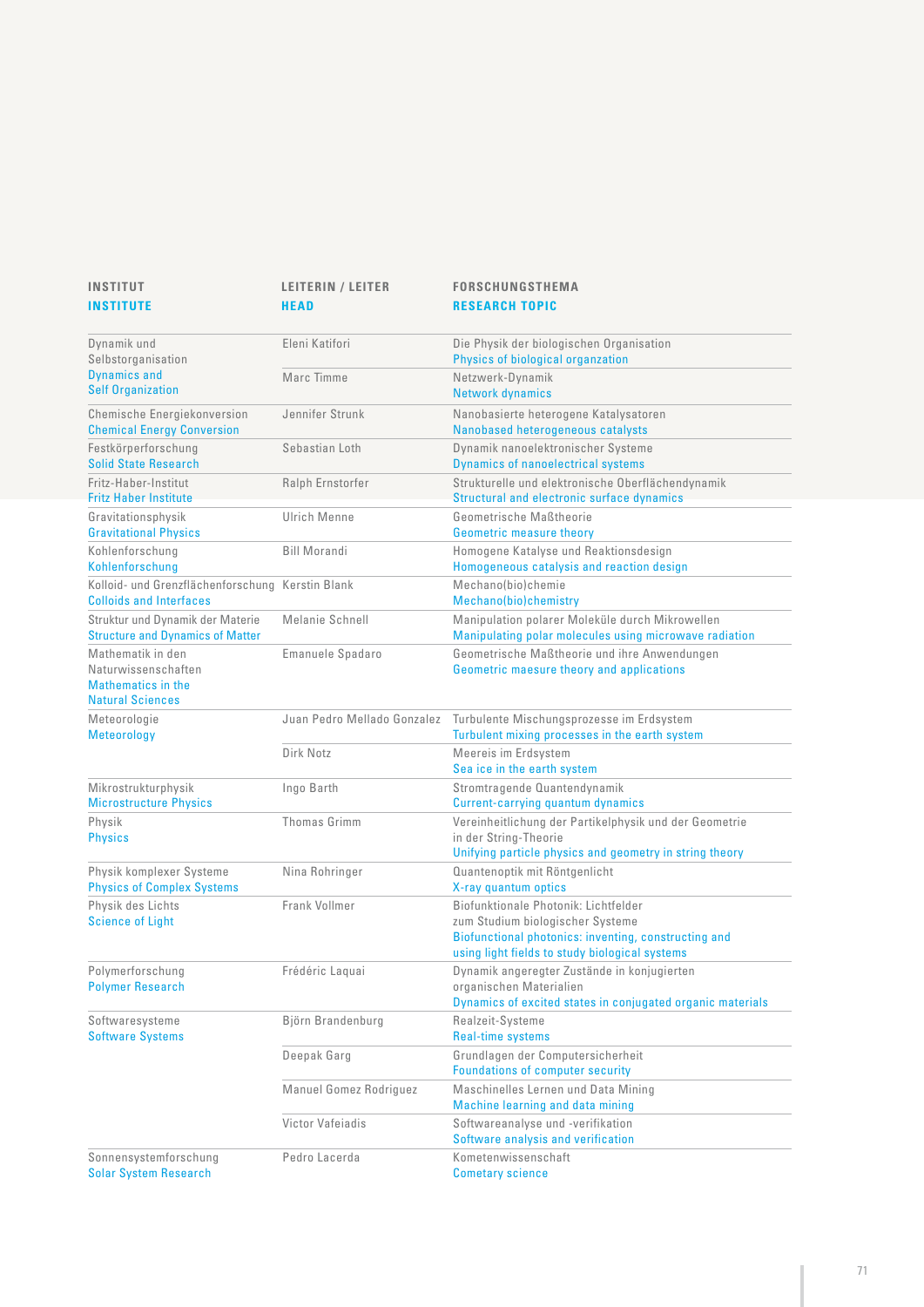#### **INSTITUT LEITERIN / LEITER FORSCHUNGSTHEMA INSTITUTE HEAD RESEARCH TOPIC**

#### **GEISTES-, SOZIAL- UND HUMANWISSENSCHAFTLICHE SEKTION | HUMAN SCIENCES SECTION**

| Evolutionäre Anthropologie<br><b>Evolutionary Anthropology</b> | Amanda Henry             | Nahrungspflanzen und Ökologie der Ernährung der Homininen<br>Plant foods and hominin dietary ecology                                                                                             |
|----------------------------------------------------------------|--------------------------|--------------------------------------------------------------------------------------------------------------------------------------------------------------------------------------------------|
|                                                                | Kornelius Kupczik        | Evolution des Kauapparates und Rolle der Ernährung (Max-<br>Planck-Weizmann-Zentrum für integrative Achäologie und<br>Anthropologie)<br>Evolution of the human chewing apparatus and role of the |
|                                                                |                          | diet (Max Planck-Weizmann Center for Anthropology and                                                                                                                                            |
|                                                                |                          | Archaeology)                                                                                                                                                                                     |
| Bildungsforschung<br><b>Human Development</b>                  | Sven Oliver Müller       | Gefühlte Gemeinschaften? Emotionen im Musikleben Europas<br>Felt communities? - emotions in european music performance                                                                           |
|                                                                | Sascha Schroeder         | Schriftsprachenerwerb und Leseentwicklung<br><b>Reading education and development</b>                                                                                                            |
|                                                                | Annie Wertz              | Naturalistische soziale Kognition: Entwicklungs- und<br>evolutionstheoretische Perspektive<br>Naturalistic social cognition: developmental and evolutionary                                      |
|                                                                |                          | perspectives                                                                                                                                                                                     |
| Demografische Forschung<br><b>Demographic Research</b>         | Anna Oksuzyan            | Geschlechtsunterschiede bei demografischer Gesundheit und<br>Überlebensrate                                                                                                                      |
|                                                                |                          | Gender gaps in health and survival                                                                                                                                                               |
| Kognitions- und<br>Neurowissenschaften                         | Tobias Grossmann         | Frühe soziale Entwicklung<br><b>Early social development</b>                                                                                                                                     |
| <b>Human Cognitive and</b><br><b>Brain Sciences</b>            | Katharina von Kriegstein | Neuronale Mechanismen zwischenmenschlicher Kommunikation<br>Neuronal mechanisms of muman communication                                                                                           |
|                                                                | Daniel S. Margulies      | Neuroanatomie und Konnektivität<br>neuroanatomy & connectivity                                                                                                                                   |
|                                                                | Jonas Obleser            | Auditives Erkennen<br><b>Auditory cognitions</b>                                                                                                                                                 |
| Kunsthistorisches Institut<br>Florenz                          | Eva-Maria Troelenberg    | Objekte in der Kontaktzone - das Leben der Dinge zwischen Kultur-<br>zonen                                                                                                                       |
| Kunsthistorisches Institut,<br><b>Florence</b>                 |                          | Objects in the contact zone - The cross-cultural life of things                                                                                                                                  |
| Ausländisches und<br>internationales Privatrecht               | Martin Illmer            | Deutsches und Europäisches Dienst(leistungs)-<br>und Werkvertragsrecht                                                                                                                           |
| <b>Private Law</b>                                             |                          | German and european service contract law                                                                                                                                                         |
|                                                                | Nadjma Yassari           | Das Recht Gottes im Wandel: Rechtsvergleichung<br>im Familien- und Erbrecht islamischer Länder<br>Changes in god's law: an inner islamic comparison                                              |
|                                                                |                          | of family and succession laws                                                                                                                                                                    |
| Europäische Rechtsgeschichte<br><b>European Legal History</b>  | Benedetta Albani         | Die Regierung der Universalkirche nach dem Konzil von Trient:<br>päpstliche Verwaltungskonzeptionen und -praktiken am Bei-<br>spiel der Konzilskongregation                                      |
|                                                                |                          | The governance of the universal church after the council of<br>trent: papal administrative principles and practices using the<br>example of the congregation of the council                      |
| Wissenschaftsgeschichte                                        | Sabine Arnaud            | Das Beschreiben von Taubstummheit und die                                                                                                                                                        |
| <b>History of Science</b>                                      |                          | Konstruktion von Normen                                                                                                                                                                          |
|                                                                |                          | The writing of deaf. muteness and the<br>construction of norm                                                                                                                                    |
|                                                                | Sven Dupré               | Künstlerwissen im frühneuzeitlichen Europa<br>Art and knowledge in pre-modern europe                                                                                                             |